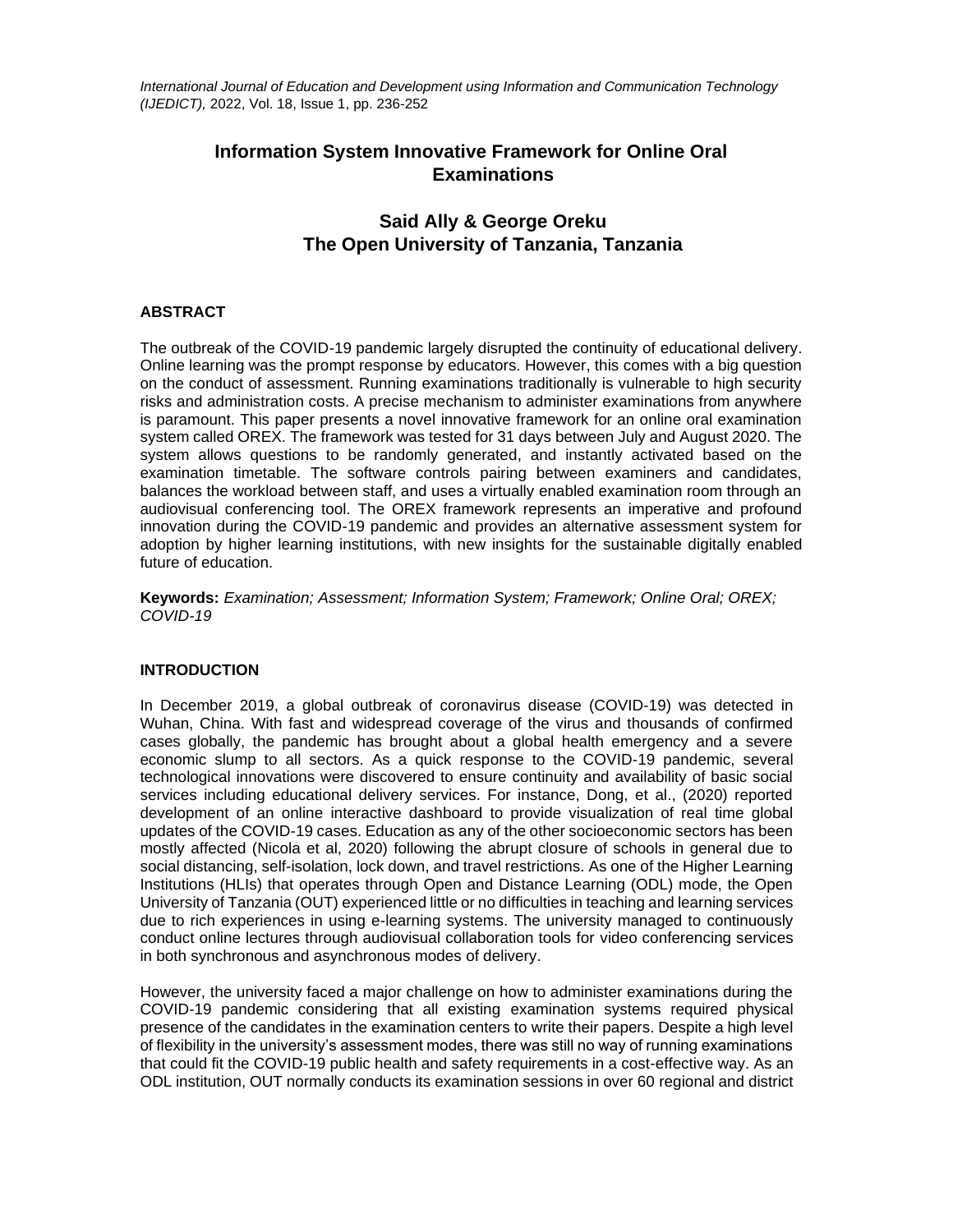centers scattered all over the country, and in a few overseas centers. Further to the COVID-19 hurdles, the university was since then struggling with managing the high cost of running written examinations and the challenge of coordinating the centers, especially in the remote locations. Being a public institution, which operates as a not-for-profit entity, running examinations across the centers is very expensive due to high costs associated with purchase of answer booklets, security envelopes, transportation, invigilation, staff subsistence allowances, involvement of security officers, panel marking, external examiners, stationery, Internet and communications. To get rid of these financial barriers and reduce the high costs of managing examinations, while keeping the academic activity moving, the university opted for the establishment of a cost effective and efficient system for managing its examinations by putting in place online written and online oral examinations systems. One of the clearly stated targets, in the current rolling strategic objectives (RSP) of 2018/2019 to 2022/2023 (OUT, 2018), strategic objective no. 1 which reads "to strengthen open and online assessment by fully implementing by June 2020" was timely for implementation.

As a response to the COVID-19 pandemic on one side, and implementing the RSP objective on the other end, a practical solution for the online oral examination system (OREX) was introduced for the first time in the University in June 2020. The oral assessment was conducted by verbal communication through online collaboration tools between the examiners and examinees. The OREX framework played a major role for the university to become open and online in its academic delivery mode with reduced physical face to face sessions, saving time and resources, and afforded learners the advantage of continuing their higher education experience without leaving their homes or workplaces. In addition, it strengthened adherence to maintaining social distancing necessary for containing the spread of COVID-19.

In this paper, the OREX framework is presented with well-defined entities, user roles, and guiding procedures for clear understanding of the technological approach.

#### **ORAL EXAMINATION SYSTEM (OREX)**

#### **What is an oral examination?**

An oral examination is a traditional mode of assessment conducted in the form of interviews between examiners and candidates (Davis & Karunathilake, 2005) within an examination hall. The role of examiners is to pose questions for candidates to respond to, providing evidence of their learning.

The oral examination is a major way of measuring the candidate's understanding of the learning outcomes. However, the decision to adopt oral examinations should consider the validity and reliability requirements and the size of the class. This is because the fitness of oral assessment in a high-stake class is questionable due to low reliability (Colton & Peterson, 1967; Foster et al., 1969; Kelley et al., 1971) and might lead to bias resulting from poor examiner participation. The low reliability also has an adverse impact on validity (Schuwirth & Leuten, 1996). Some of the factors that might influence oral assessment include aspects of a candidate's personality (Bull, 1959), verbal style and dress code (Rowland-Morin et al., 1991; Burchard, et al., 1995); language (Roberts et al., 2000); ethnicity and gender discrimination (Esmail & May 2000). The cost effectiveness of oral examinations in terms of professional time and energy (McGuire, 1966), is a big challenge unless the effort spent is educationally 'profitable'.

On the other hand, oral examination offers vast benefits such as direct personal contact (Cox, 1978), assessment of problem-solving and reasoning (Zelenock et al., 1985; Davis & Karunathilake, 2005; Wass et al., 2003); professionalism and ethics (Wass et al., 2003); ability to probe depth of knowledge (Jolly & Grant, 1997); instant feedback (Colton & Peterson, 1967);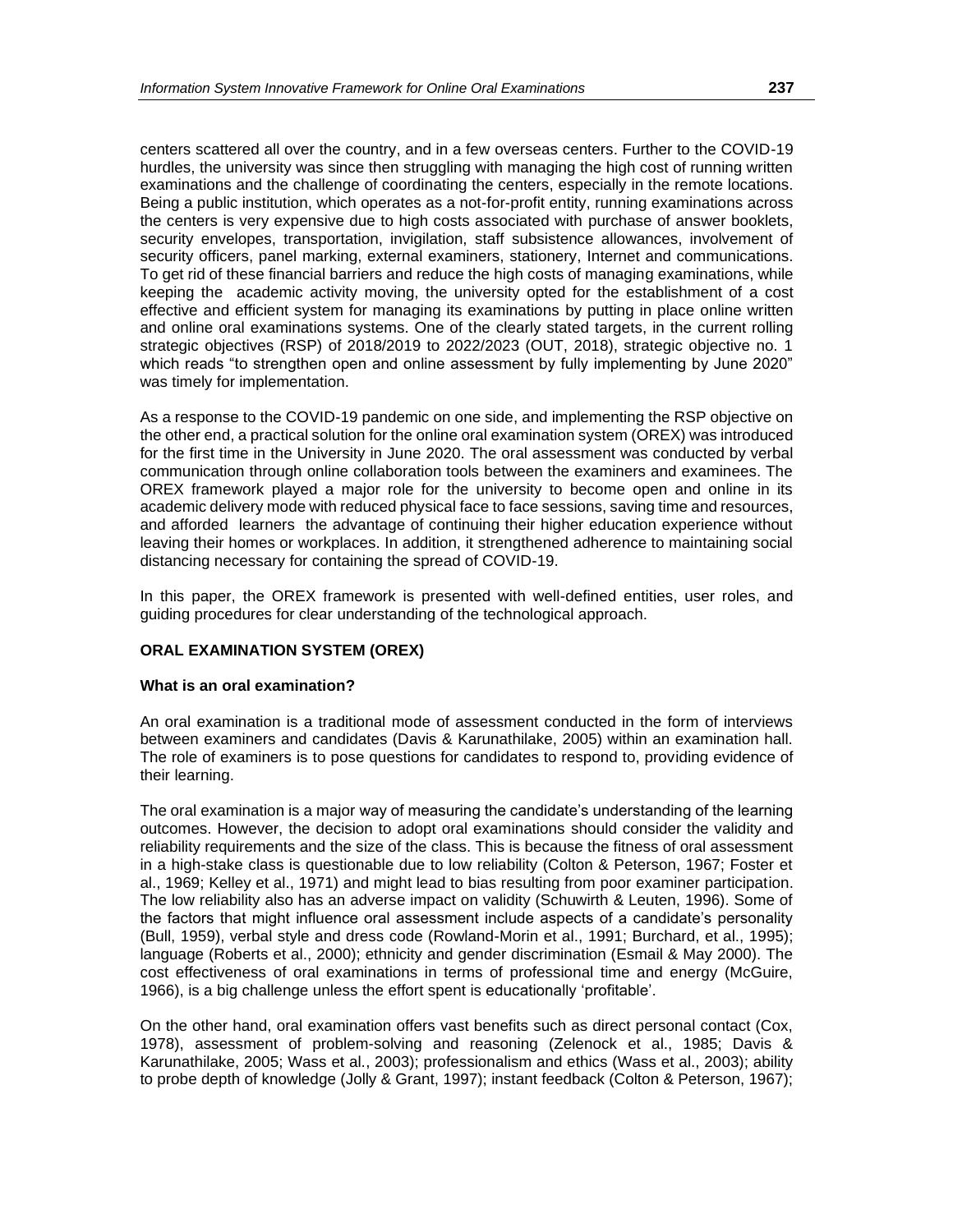the candidate's capacity to formulate ideas and their communication skills (McFarlane, Goldney, & Kalucy, 1989); candidate's decision-making skills (Davis & Karunathilake, 2005; Wass et al., 2003). Other advantages of oral assessment include ensuring assessment is focused on learning outcomes, ability to probe the students' knowledge instantly, reflecting the world of practice and it improves learning. Oral assessment suits some students as the meaning of some questions can be clarified, and it largely helps to ensure academic integrity in the long run.

Oral examinations can be grouped as structured and unstructured (Fabb & Marshall, 1983). The structured oral examinations (SOE) are constructed with well-defined goals and can often give great insight into a candidate's knowledge, interpretive ability, problem solving skills and their attitudes. The traditional oral examination is physical where candidates and examiners are in the same physical room.

Apart from assessing student's performance, oral examinations are usually an opportunity for the examiner to get instant feedback from the student and release on the spot provisional examination results. Educational practitioners are increasingly appreciating that a very good measure of someone's understanding of a subject is his/her ability to verbally explain the subject to someone else.

#### **Online oral examination**

The online based oral examination is a mode of assessment where examiners meet candidates through a virtual examination room with the support of a web based audiovisual conferencing tool. The questions can be sourced from examiners or randomly generated from the system. Although it uses word of mouth, the online oral examination is conducted with the support of audio devices such as microphones and speakers and with additional videos.

The adoption of an online oral examination system by the Open University of Tanzania was in response to the COVID-19 pandemic, although it is well aligned with the University RSP, mission and vision. Unlike the OREX system developed by OUT, the online oral assessment was also adopted by a few other Universities during the COVID-19 pandemic (UoT, 2020; ISU, 2020), although their mode of operation differs significantly, as they were partially depending on uncontrolled environments which is not best practice for examination management.

The online assessment system adds value to the improved access to ICT in education which can help institutions to compete in a global economy by creating a skilled workforce (UNESCO, 2013) as well as conforming to the Millennium Development Goals (MDGs), through integrating ICT for development (UN, 2012). Considering that the education system in ODL institutions is technologically driven, the survival of online assessment should be based on high utilization of ICT to attain the expected benefits.

The OREX system developed by OUT is unique and probably, to the best of our knowledge, is a new product in innovations for university examinations; although online assessment is a long-held tradition in many disciplines (Gomersall, 2007). It is a principal mode of assessment involving use of online collaboration tools in the form of audiovisual conferencing to support examiners/candidate interaction, aided by the specially designed applied software for automatic random generation of question papers, marking sheets and immediate computation of the final score attained by the candidates.

### **METHOD**

This study was designed using the approach of action research (Susman & Evered, 1978; Davison, Martinsons, & Kock, 2004) as it was intended to solve academic challenges, resulting from the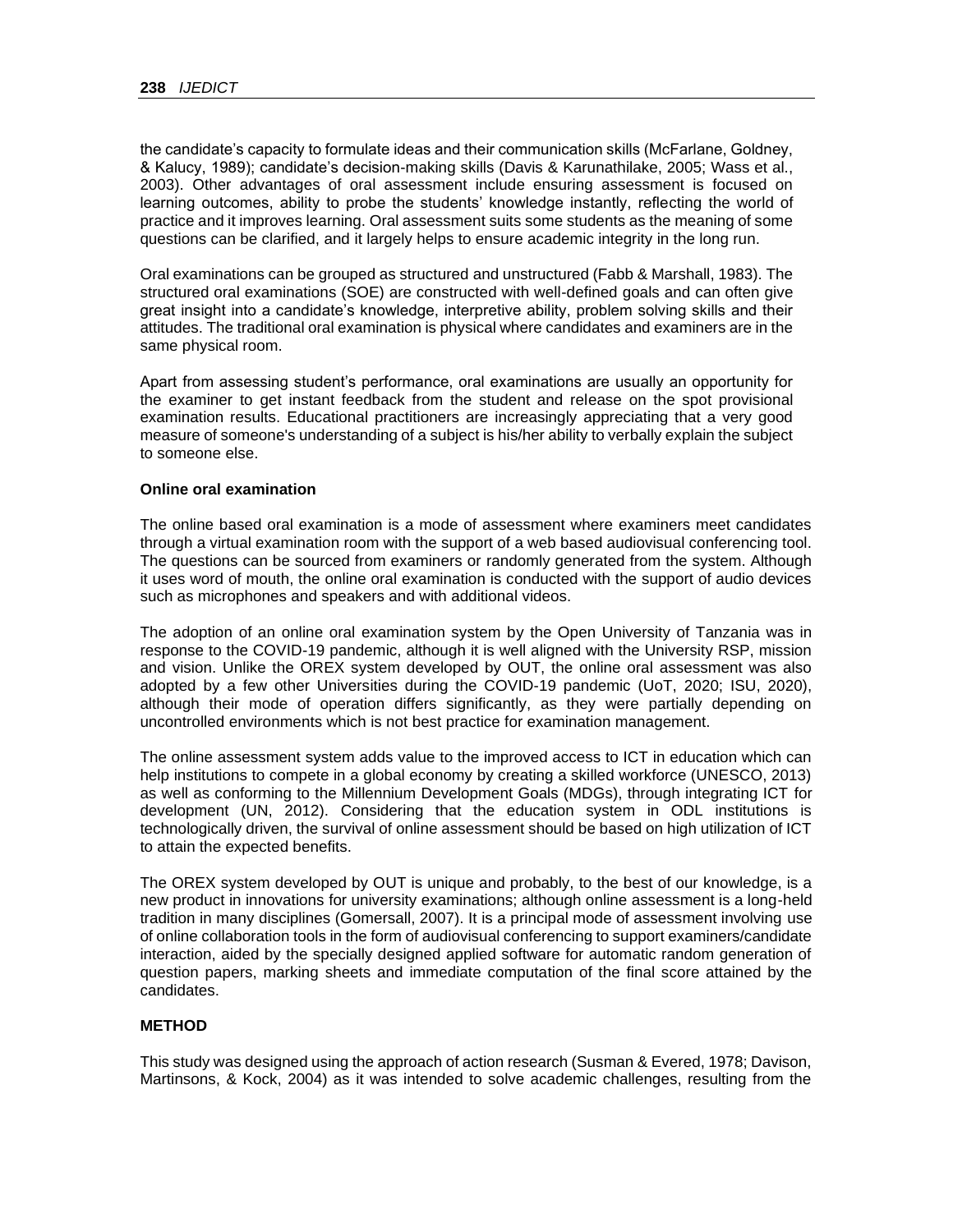hurdles experienced during the pandemic, in the university assessment system. Development of the OREX framework and its guiding procedures was a clear intervention in resolving assessment issues while at the same time contributing to the existing knowledge (Wohlin & Aurum, 2015). Action research provides enough space for researchers to be part of framework development (Easterbrook, Singer, & Damian, 2008), for a solution that responds to a real-world organizational problem.

The analysis and the design of the system was conducted between May and June 2020 to systematically understand the business processes in a real-world context. It was expected that the solution would provide a highly secured environment while maintaining the confidentiality and quality of examinations, without contravening the COVID-19 safety requirements. The software development was based on the prototyping model (Budde et al., 1992; Wood & Kang, 1992; Davis, 1995), and use of available open source development tools (OSS, 2020) such as PHP programming language (PHP, 2020), MySQL database (MySQL, 2020), Apache webserver (Apache, 2020), and Linux operating system (Linux, 2020).

# **OREX Benchmarking**

Due to the global outbreak of COVID-19 pandemic, several HLIs tried to develop solutions to maintain online learning and assessment for their students. Although the implementation mechanism and technicalities of the OREX system differ from other sources, oral assessment benchmarked from other universities (UoT, 2020; ISU, 2020) which used video conference and participation via telephone systems was preferred. Use of oral assessment is also popular in many science and psychology programmes, medical schools, postgraduate programmes, and students with special needs like those with a learning disability such as dysgraphia, or developmental coordination disorder such as dyspraxia, or a non-verbal learning disorder. Normally when the educational institution adopts an oral assessment system, those students with hearing or speech difficulties and impairments are allowed to request an alternative assessment system.

Although it is widely used for postgraduate students, the oral assessment mode is also applicable to students at all levels from non-degree, undergraduate, to postgraduate studies. Generally, oral examination has been used in undergraduate and postgraduate education for many years, however its use may have escalated due to the COVID-19 outbreak.

# **Software functional requirements**

The design of the software was based on the well-established business processes as defined in the main OREX proposal approved by the OUT University Senate (OREX, 2020), and mapped in the existing OUT Rolling Strategic Plans (OUT, 2018). Specific features of the software as per the defined business processes include:

- a) The audience of the OREX session comprises four participants, a candidate, two examiners and one independent observer.
- b) The two examiners are known as chief examiner (CE) and second examiner (SE) and must be subject matter experts.
- c) The independent observer, also called exam observer (EO) can be any academic staff member.
- d) The CE/SE/EO pairing is randomly decided by the software.
- e) The session allocation to the examiner should consider convenience and availability of examiners.
- f) The maximum number of available sessions per course per instructor per day is 10.
- g) The OREX session lasts for a maximum of 60 minutes.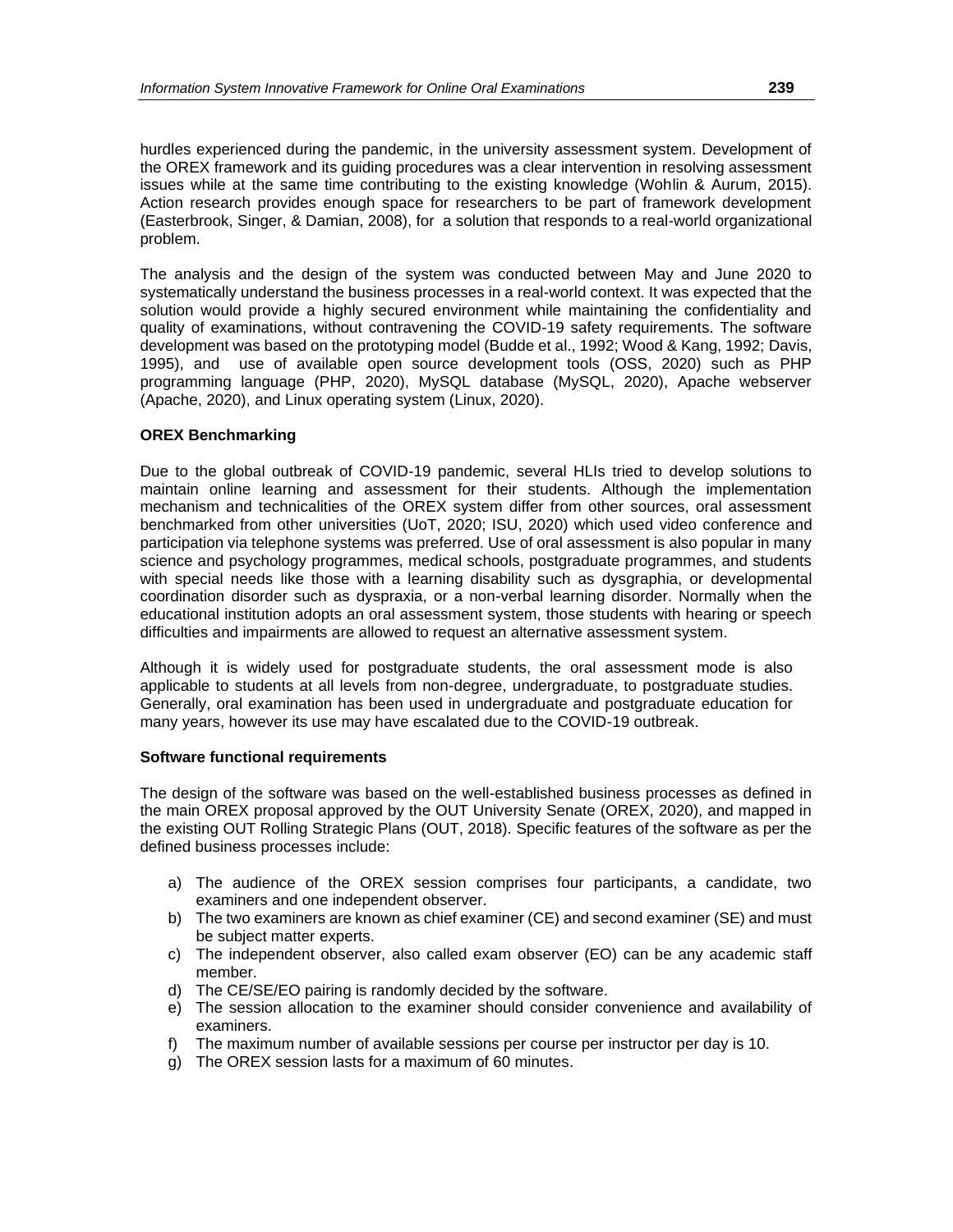- h) Each course is divided into two parts with each part having six comprehensive oral questions.
- i) The blueprint of the OREX question paper design has two questions with question one in part 1 and question two in part 2.
- j) CE will ask question 1 and SE will ask question 2.
- k) CE and SE will mark both questions based on the OREX marking rubric.
- l) The average computation of the scores by CE and SE is automatically done by the software.
- m) The question paper and mark sheet are both generated from the software as per the examination timetable, bearing student details such as name, registration number, course code, and date of exam.
- n) Candidate demographic and academic details are included in the OREX Visa Card (OVC) as a printout from the software.
- o) The software should capture student data, exam data bank based on the question blueprint and marking schemes based on the marking rubric.
- p) Each marker to view the webpage as per the assigned role and privilege.
- q) The online link for the virtual exam room should be accessed by students through the OREX system.

#### **Online testing context**

The performance testing of the OREX framework was conducted in two phases. The first phase was during the exam registration where the main actors were students. The second phase was during the examination sessions where the main actors were the examiners and the students. The registration testing was conducted over 12 days from 18th June 2020 to 30th June 2020 while the examination phase was conducted over a period of 19 days from 20th July 2020 to 14th August 2020. Both phases were conducted on the very first OREX event administered at the Open University of Tanzania (OUT). On each day, there were a maximum of 10 slots of OREX sessions. However, the total number of sessions in a single slot depended on the number of students registered.

Thus, a total of 9,380 real time OREX sessions were recorded. In each session, only one student was assessed with two examiners (CE and SE) and one exam observer (EO). In general, a total of 1,994 candidates were self-registered through the web link available at *orex.out.ac.tz* in the OREX registration module. On the other hand, information for a total of 295 examiners, all being OUT academic staff, were uploaded in the OREX examination module. The candidates and examiners are uniquely identified in the system using student registration numbers (RegNo) and staff personal file numbers (PF No) respectively. The moderated questions for 879 different courses were uploaded into the system, with 8,900 different sets of question papers (equivalent to 95%) generated during the testing period.

Despite the fear, panic and technophobia that dictated the first three days of running the live OREX sessions, a high level of acceptability was experienced with staff participation rate in testing the OREX framework recorded to reach 85%.

#### **User training**

As part of sensitizing this innovation among examiners and candidates, several online workshops were coordinated at the institutional level. For instance, five training sessions were conducted for staff where four were meant for all academic staff (examiners), and one for all directors of regional centers (DRC), faculty examination officers (FEOs), and heads of departments (HoDs). One training session was conducted for the leaders of the Open University of Tanzania Students Organizations (OUTSO) and there were several other training sessions for students which were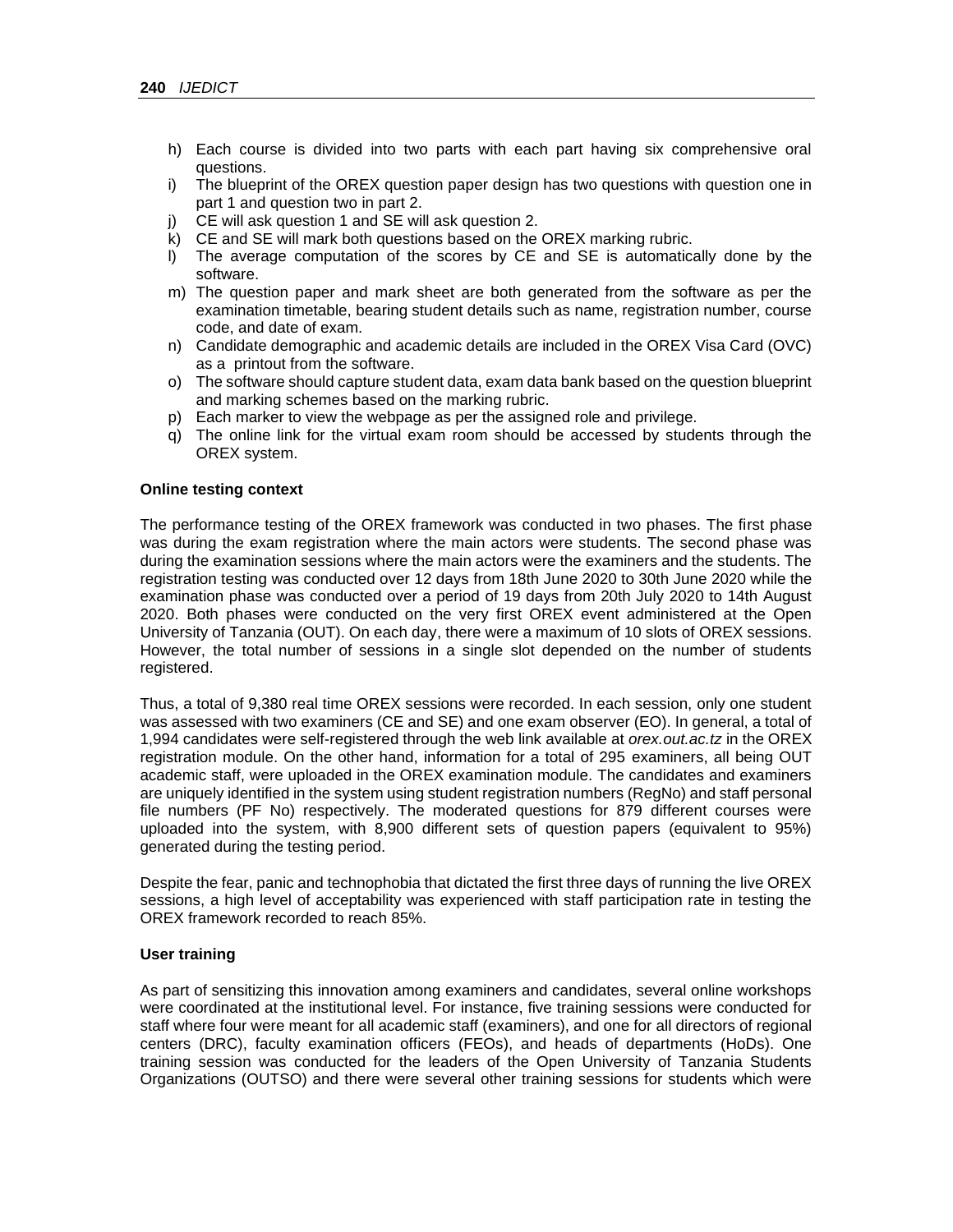coordinated by HoDs in their respective departments, and by Directors of Regional Centers (DRCs) in their respective locations. Generally, the training package covered the use, functionalities, and procedures to administer the OREX sessions using the Zoom webinar facility.

Various OREX guiding tools for the user training were used. These include a quick short guide to students, guide to examiners, guide for Zoom settings, and roles of CE/SE/EO, OREX marking rubric and procedures, and observer's report.

## **State of computing infrastructure**

The software accessibility was tested by evaluating the network availability and power reliability. The testing environment was set from both the server side and the client side. From the server side, the initial setup of Internet speed (bandwidth) was 150 Mbps. However, the bandwidth was increased to 300 Mbps after the first week of the testing exercise. The physical memory (RAM) size for the server was 8 GB during the first week and the capacity was increased to 32 GB to improve the system accessibility and for better handling of concurrent processes. During the period of framework testing, backup systems for power supply were put in place to ensure that there was no power cut in between the live OREX sessions.

From the client side, users were examiners (CE/SE), exam observer (EO), and candidates. For better access to the OREX video conferencing service, all client users were required to use electronic devices with the following minimum specifications (Zoom, 2020):

- Internet connected e-device such as laptop, iPad, smartphone, tablet, or any other mobile electronic device (iOS, Android & Blackberry devices) that can facilitate online communication.
- Microphone (built-in to the device, a USB plug-in, or wireless Bluetooth).
- Built-in headset jack (3.5mm plug) from laptop or desktop.
- Webcam (built-in to the device or USB connected).
- An Internet connection (broadband wired or wireless (3G or 4G/LTE) with minimum bandwidth of 800kbps (However, the recommendation was for 1.5 Mbps -up/down).
- Use of supported operating systems such as Mac OS X with MacOS 10.6.8 or later, MS Windows (10, 8 or 8.1, 7, Vista), and any Linux based distributions such as Ubuntu 12.04 or higher, Mint 17.1 or higher, Red Hat Enterprise Linux 6.4 or higher, CentOS 6.4 or higher, Fedora 21 or higher, OpenSUSE 13.2 or higher, etc.
- Use of supported web browsers such as MS Windows (IE7+, Firefox, Chrome, Safari5+), Mac (Safari5+, Firefox, Chrome) and Linux (Firefox, Chrome).

Most of the users managed to obtain a single package e-device with inbuilt audio and video capabilities.

#### **DISCUSSION**

#### **User entities and roles**

Generally, the software consists of four primary users: *candidate*, *second examiner*, *chief examiner*, and *exam observer*. Each user is responsible for certain activities as shown in Figure 1 below.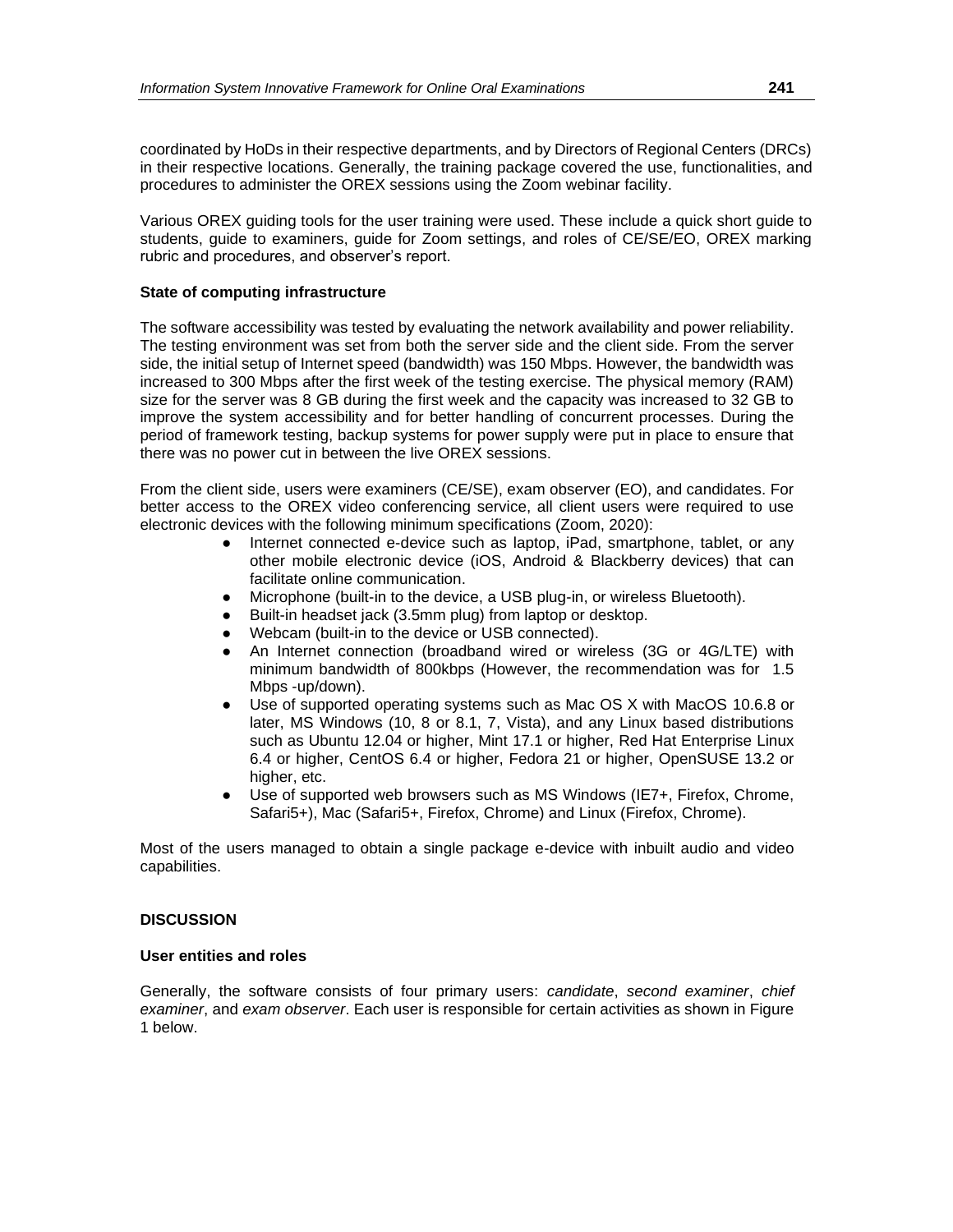

**Figure 1***:* Use case diagram for the OREX System

The CE was responsible for creation of the online session link and sharing with all other participants of that specific OREX session (SE, EO, and candidate) at least two days before the exam date. The session link was shared by uploading it on the OREX software, accessible from *www.orex.out.ac.tz.* Other roles of the CE included making announcements in the virtual exam room and checking of the candidate's particulars by asking interrogative questions, verifying and confirming the student OREX Visa Card (OVC) during the first 5 minutes of the session. The OREX announcement is well structured and is intended to remind students to observe university examination guidelines and rules. The following instructions were read to candidates.

- a. This is a final examination and the session will last for a maximum of 60 minutes. You will be asked two questions, each carries 50%. However, examiners are free to ask follow up questions probing more clarification on the answers.
- b. You are required to speak loudly, fluently, and be elaborative in your answers as much as you can to prove your competency of the subject.
- c. While responding to questions, you are advised to focus on learning outcomes, demonstrating the knowledge, creativity, understanding, and problem solving by citing examples that reflect the world of practice.
- d. You are required to maintain a high level of academic integrity and observe University examination rules and guidelines.
- e. You are reminded that any actions that will lead to examination malpractices may result in cancellation of the examination, AND suspension of one or two years from studies OR discontinuation from the University.
- f. Apart from the examination malpractices which applies in the pen and paper examinations, any deliberate actions leading to disconnecting from the exam session without prior permission from examiners, use of supportive devices hidden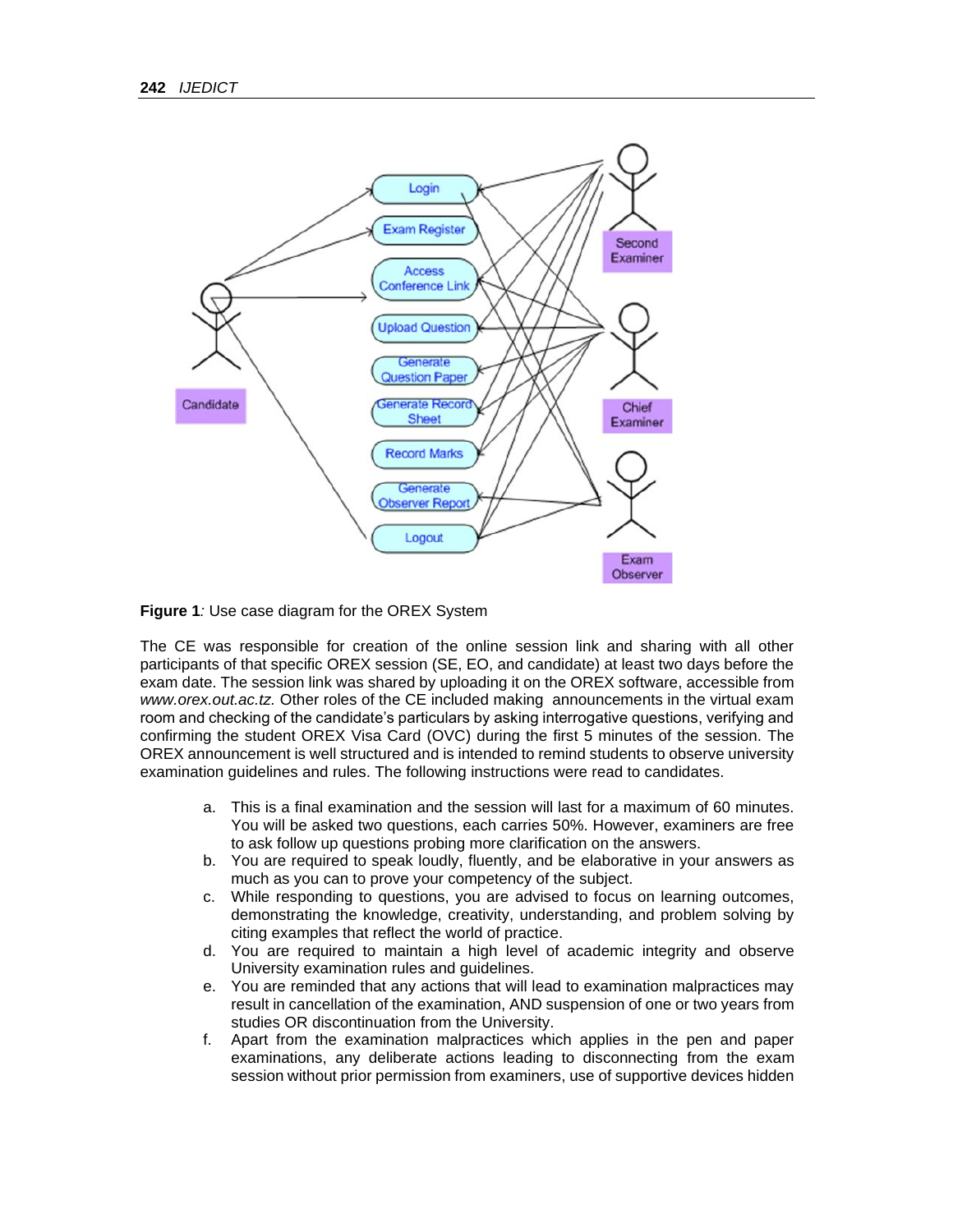behind the camera for the purpose of assisting in giving on the spot answers, putting the 'oral' into oral assessment through reading aloud a written support such as books, unauthorized recording of audiovisual file of the exam session, taking a screenshot of the session and sharing it via social media will result in examination irregularities.

The CE is also responsible for asking question one, marking both questions as per the marking rubric, reporting alleged examination irregularities, and recording, saving, and sharing the OREX session in the MP4 file system with the course coordinator or head of department using the following naming format: *coursecode-regno-examdate* (OCP100\_U19-515-1234\_170620).

On the other hand, the SE assumes all roles of CE when the CE is not available. Otherwise, the SE is responsible for asking question two, and marking the OREX questions as per the marking rubric. Generally, both CE and SE are required to handle all academic matters in the session.

The EO is responsible for facilitating a smooth conduct of the online OREX session from creation of the Zoom link to the entire administration of the exam session. The EO functions in close coordination with the CE and the SE. The Observer is authorized to prepare a confidential session report using the online form accessible from the OREX software. The observer report is normally accessed by the course coordinator, head of department, and director of examinations syndicate. Generally, the EO is required to handle all administrative matters for the session including the strict monitoring of the rights, obligations, ethics, and professional codes of conduct to ensure they are observed and maintained by all session participants (CE/SE and candidate). The EO is also required to check whether the CE and SE worked independently.

#### **Sequence of activities**

Based on the defined functional requirements of the system, each user follows a specific pattern of activity sequences. The sequence shown in Table 1 is vital for the smooth conduct of online oral examinations.

| <b>User</b> | <b>Sequence of Activities</b>                                                                                                                      |  |  |
|-------------|----------------------------------------------------------------------------------------------------------------------------------------------------|--|--|
| <b>CE</b>   | Create Link and UploadDOpen Student InfoDActivate Question<br>PaperDRecord MP4 fileDAsking Oral QuestionsDMarking & Recording<br>of Student Scores |  |  |
| <b>SE</b>   | Get LinkDOpen Student InfoDActivate Question PaperDAsking Oral<br>Questions <sup>[]</sup> Marking & Recording of Student Scores                    |  |  |
| EO          | Get Link <sup>IFill</sup> Observer Report                                                                                                          |  |  |
| Candidate   | Get LinklRespond to Oral Questionsl                                                                                                                |  |  |

*Table 1: User Sequence of Activities*

The online OREX registration process depends on the defined eligibility criteria. The system checks if the candidate has performed the online course registration in that academic year, paid required university fees and is computer literate. Once registration is successful, a candidate will be able to generate and print the OREX visa card bearing all important student details. These are verified by the examiners for security purposes to ascertain if the candidate is genuine and has met all the requirements before sitting an examination.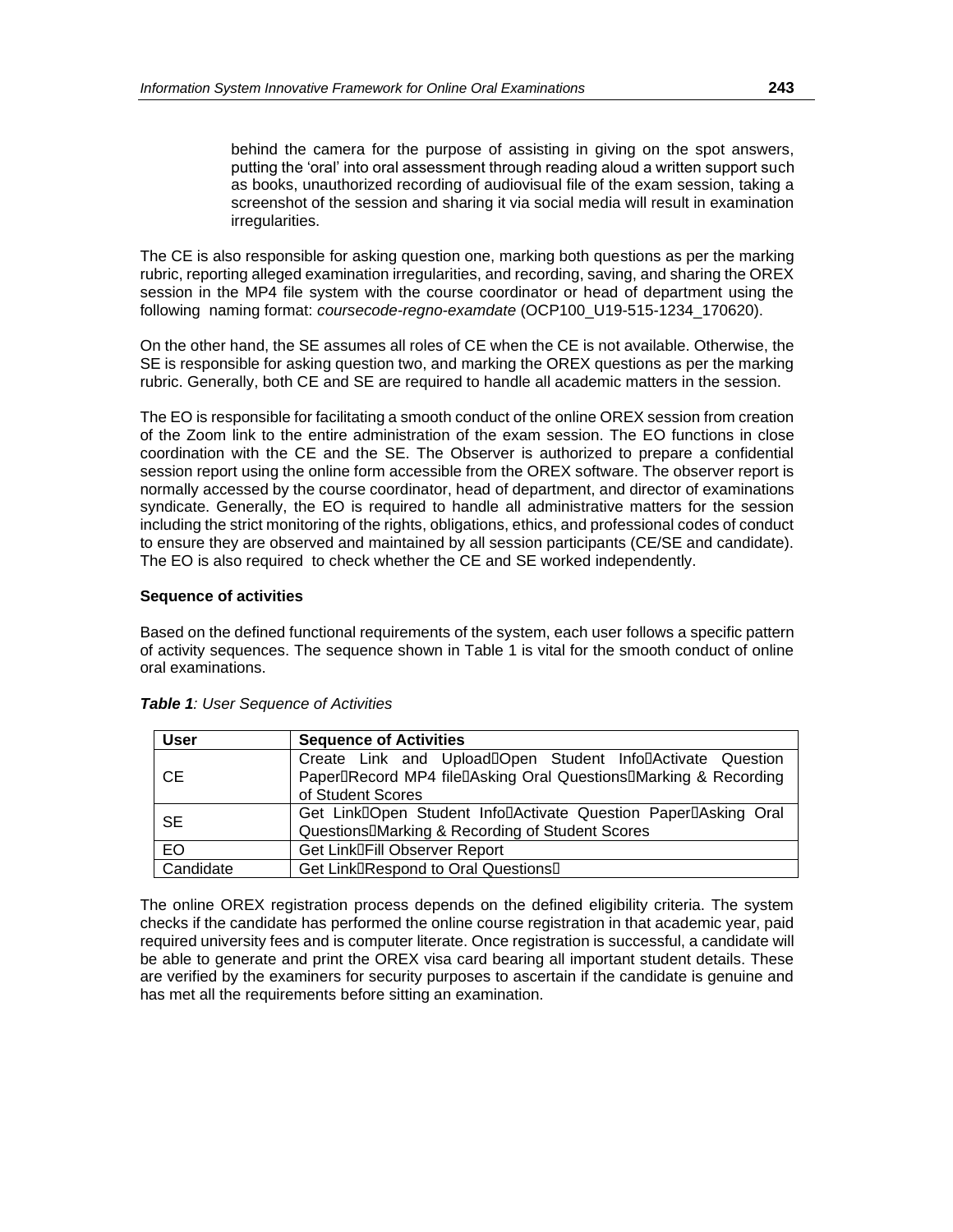

**Figure 2**: OREX Registration process

An example of the OREX Visa Card is shown in Figure 3 below.

| The Open University of Tanzania<br>Directorate of Examination Syndicate                                              |                    |                              | P.O.Box 23409<br>Dar Es Salaam, Tanzania<br>Direct Line: +255-22-2668835                                                        |                              | student<br>photo    |
|----------------------------------------------------------------------------------------------------------------------|--------------------|------------------------------|---------------------------------------------------------------------------------------------------------------------------------|------------------------------|---------------------|
|                                                                                                                      |                    | <b>Student OREX VisaCard</b> |                                                                                                                                 |                              |                     |
| <b>Student Name:</b><br>Registration No:<br>Address:<br>Regional Center:<br>Programme: Bachelor of Arts in Sociology |                    | ug2016988530<br>Kilimanjaro  | \$0406/0076/1994<br>Index No:<br>Sponsor:<br>Private<br><b>Birth Date:</b><br>1974-05-25<br><b>Printed Date:</b><br>22 Jun 2020 |                              |                     |
|                                                                                                                      |                    |                              |                                                                                                                                 |                              |                     |
|                                                                                                                      |                    |                              | <b>Exams Registered</b>                                                                                                         |                              |                     |
| S/No                                                                                                                 | <b>Course Code</b> |                              | <b>Course Name</b>                                                                                                              | <b>Exam Date</b>             | <b>Time</b>         |
| ٠                                                                                                                    | OSS 321            |                              | Sociology of Knowledge                                                                                                          | Monday 20th July, 2020       | 08:00hrs - 09:00hrs |
| 2                                                                                                                    | OSS 322            |                              | Poverty, Wealth and Inequality                                                                                                  | Tuesday 21st July, 2020      | 08:00hrs - 09:00hrs |
| 3                                                                                                                    | OSS 323            |                              | Globalization and Social Problems                                                                                               | Friday 24th July, 2020       | 08:00hrs - 09:00hrs |
| $\overline{a}$                                                                                                       | OSS 327            |                              | Social Policy Analysis                                                                                                          | Wednesday 22nd July.<br>2020 | 08:00hrs - 09:00hrs |
| 5                                                                                                                    | OSS 328            |                              | Gender and Development                                                                                                          | Thursday 23ed July, 2020     | 08:00hrs - 09:00hrs |



# **Observer report**

The observer report is strictly confidential to capture information about the four profiles presented in Figure 4: student, session, infrastructure, and academic profiles.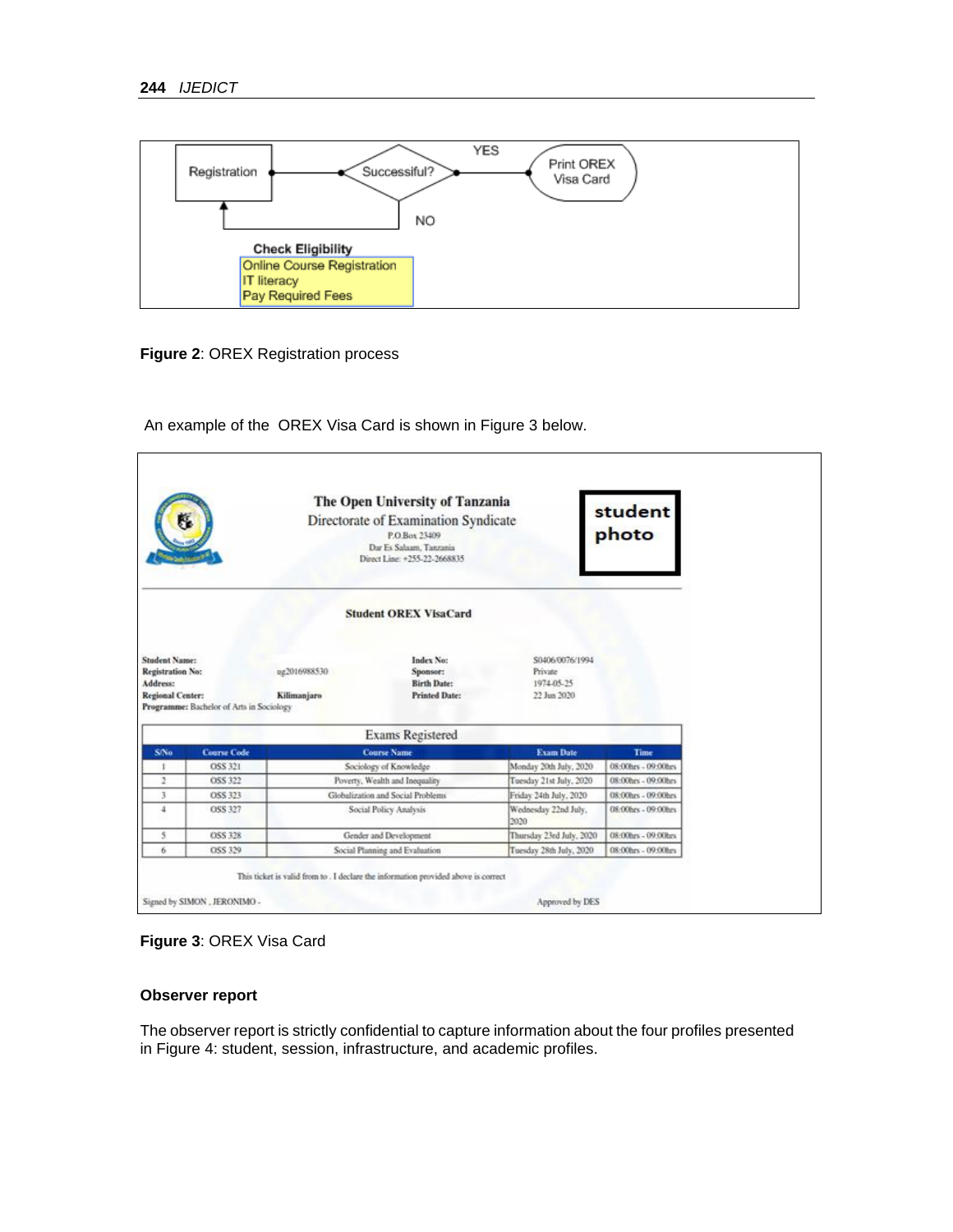

**Figure 4***: Attributes in the Observer Report*

The general student profile includes student name, examination center, registration number, programme, birth date, sponsor, and form four index number. The session profile includes date of exam, time-in and time-out, course code, and the session link. The academic profile records question paper generated, mark sheet and examination irregularity matters. The infrastructure profile captures information about accessibility of the Internet and the OREX server, the Internet speed, and the session link.

The observer's report aims at capturing the attendance status of each participant (CE, SE, EO, and candidate), checking whether the candidate was verified; question paper generated, CE/SE worked independently, and if there were unfair treatments among participants. The report also captures the number of follow-up questions asked by examiners, and the adequacy of the physical arrangements in the virtual room, including participant's dress code, noise, Internet reliability, accessibility, and availability of the OREX software, number of session breaks and any disconnections.

# **Question paper design**

The OREX question paper design consists of two types referred to as Type 1 and Type 2 templates or blueprints. In both blueprints, the questions tend to test higher order levels of Bloom Taxonomy and are prepared to carry equal weight and difficulty level. The questions are prepared from the course objectives and learning outcomes, and are focused on the concepts, theories, and procedures, applied problem solving, interpersonal competence, intrapersonal qualities and integrated practice in the respective courses.

The OREX questions are created to assess various skills and competencies, including application and problem solving, creativity, knowledge and understanding, and communication skills. The questions are not designed to assess at a level of facts and definitions, instead they are formulated in such a way that students can demonstrate that they have read, digested, and understood the material, and that they have insight and are able to apply what they have learned. The questions are also prepared to meet validity and reliability requirements. While validity evaluates the extent to which the student has achieved the learning outcomes, the reliability requirement ensures that the assessment is fair to all students.

The OREX questions are submitted through a special question submission form. The question submission form must bear basic details such as faculty, department, course code and course title for easy uploading and registering of questions into the software databank. The OREX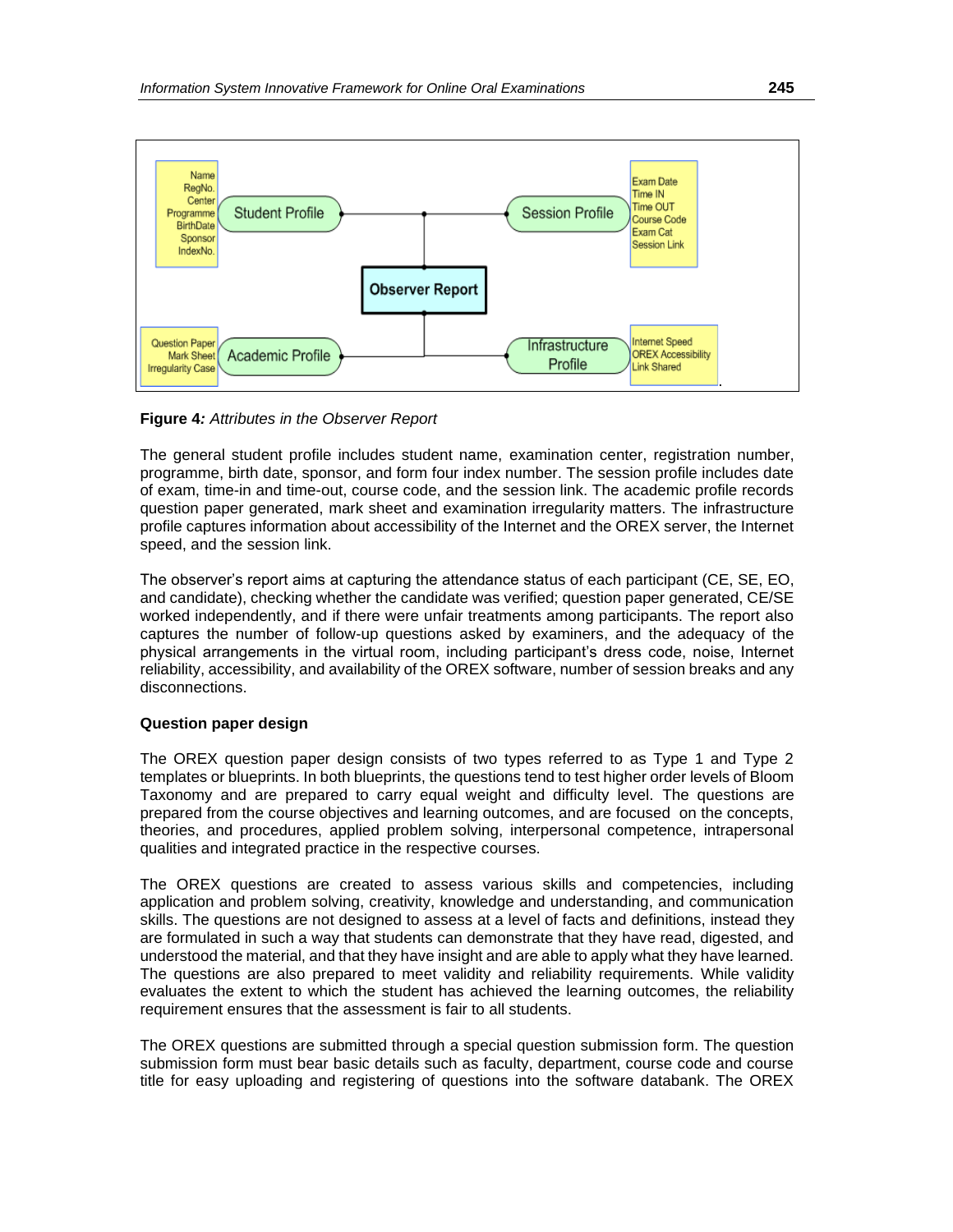questions used to assess students are in two categories: the primary questions and follow up questions. The primary questions are highly structured questions that are submitted using a special submission form and are generated directly from the software on a random basis. The follow up questions are normally unstructured and are asked by examiners based on the initial response from the student. .

Based on the nature of the subject, the OREX software accepts the question blueprint and specification matrix for primary questions in the form of Type 1 and Type 2 inputs. The OREX course is divided into two parts (P1 and P2) and six knowledge areas (KA1 to KA6), regardless of the course unit and the number of lectures. Part 1 consists of the first three knowledge areas (KA1 to KA3) while part 2 covers the second part of the course in knowledge areas 4 to 6 (KA4 to KA6). In all types, the questions are comprehensive and integrated in such a way that each question is developed from the knowledge areas (KA) which represent course learning outcomes.

Before registering the question into the databank, each question must be assigned a unique question code (Q-Code) using the standard OREX nomenclature system: *CourseCode-Part-QuestionSerial Number*. For instance, the OBS100P2Q5 indicates it is question five from part 2 (covers KA4-KA6) for the course OBS 100. A sample oral question for a Type 1 blueprint from a business subject is shown in Table 2 below.

| Q-Code            | Q-Text (The question covers KA4 to KA6)                                                                                                                                                                                                                                                                                                                                                                                                                                                               |
|-------------------|-------------------------------------------------------------------------------------------------------------------------------------------------------------------------------------------------------------------------------------------------------------------------------------------------------------------------------------------------------------------------------------------------------------------------------------------------------------------------------------------------------|
| <b>OBS206P2Q5</b> | "Assume that you are a business analyst, select an<br>economic or financial management issue in the public<br>or private sector that has faced your country during the<br>COVID-19 pandemic, and has a direct impact on the<br>productivity and competitiveness of the country<br>economy, and develop recommendations to address<br>the problem. Your analysis should address strategic<br>management or policy issues related to the topic, and<br>you have to provide support for your rationale." |

|  | Table 2: Type 1 Blueprint |
|--|---------------------------|
|  |                           |

| Table 3: Type 2 Blueprint |  |
|---------------------------|--|

| Q-Code     | <b>KA</b>            | Q-Text (The question is divided into three sub-<br>questions to cover each KA)                                                                                                                                                                                                                                                                                                                                        |
|------------|----------------------|-----------------------------------------------------------------------------------------------------------------------------------------------------------------------------------------------------------------------------------------------------------------------------------------------------------------------------------------------------------------------------------------------------------------------|
| OCP100P1Q6 | K1<br>K <sub>2</sub> | Assume that you want to establish a small business and you want<br>to buy a personal computer to help you become more organized,<br>work more efficiently and to accomplish many tasks. Briefly tell<br>us, how are you going to assess the computer needs for your<br>business?<br>Computer is an electronic device with high speed, accuracy and<br>storage capabilities used to process data into information with |
|            |                      | assistance of several peripheral devices working as input and<br>output devices. Briefly describe how the computer works.                                                                                                                                                                                                                                                                                             |
|            | K <sub>3</sub>       | Briefly explain all basic procedures for setting up a new computer<br>including installation of operating system, office applications,<br>antivirus software, creating user accounts and connecting the<br>new computer to the Internet for the first time.                                                                                                                                                           |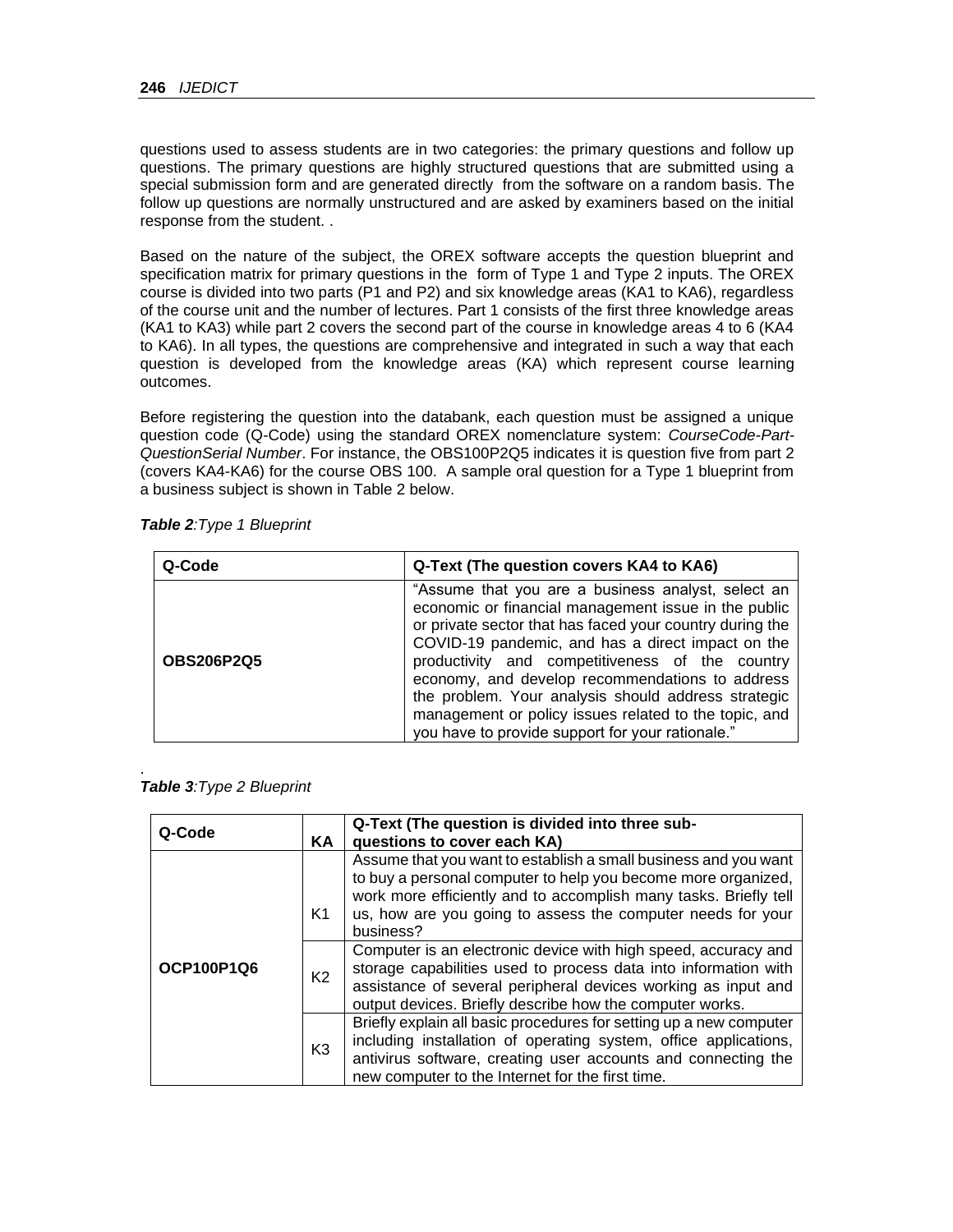In the Type 2 blueprint, the questions are prepared to test a particular aspect of the topic, that is, each question is designed with subparts which cover a specific knowledge area. For this reason, each question is further subdivided into three questions based on the specific knowledge area. For instance, the code OCP100P2Q4 comes with three sub questions K4, K5, and K6 because it assesses the second part of the course. The code OCP100P1Q6 indicates a sixth question from the first part of the course OCP 100 with three sub-questions, each representing K1, K2, and K3. A sample oral question for a type 2 blueprint is shown in Table 3 above.

The choice of whether a Type 1 or Type 2 blueprint is adopted for use, is left to the respective department and faculty to decide, and to communicate with their students. The software prototype accepts both templates. The questions printed from the system are referred to as primary questions, and they are well structured, and printed based on the institutional policy. For this specific study, two primary questions were asked by examiners in each OREX session. The CE was responsible for asking the first question while the SE asked the second question. Since both questions are printed instantly on the same webpage, the question navigation style is free mode. This flexibility provides an opportunity for a candidate to decide on which question to start with.

In addition to primary questions, the framework provides opportunity for the examiners to ask follow-up questions. The follow-up questions are regarded as unstructured questions as they are not from the system. However, the follow-up questions must have a direct relationship with the primary questions. These questions aim to seek further clarification on specific aspects of the primary question. Candidates are expected to demonstrate and express their knowledge and understanding of the subject by responding on the spot to the follow up questions.

#### **Marking rubric and OREX malpractices**

The OREX assessments were not meant to change the course grading system as outlined in the university prospectus. The marking rubric and criteria were set to guide examiners on the assessment exercise. The average score (%) taken from two examiners was considered as the final OREX score. Students from all disciplines were assessed on four items based on the following marking rubric:

- Content (25x2=50%)
- Communication Skills (5%)
- Creativity (5%)
- Knowledge and Understanding (5%)
- Problem Solving (10%)
- Understanding of Learning Outcomes (15%x2=30%)
- Confidence (Fluency & Accuracy) (10%x2=20%)

The marking is accomplished on the spot, before the close of the OREX session. If a student seeks a review of a mark, such a record is essential. An appeal in relation to any OREX exam will be accepted provided it is made within a period of three months of the examination. Other university appeal procedures remained unchanged. The general examination malpractices and irregularity regulations listed in the university prospectus apply regardless of the examination mode, - written or oral examinations. However, in addition to general well-known examination malpractices, the following actions were specifically considered as an offence for a candidate sitting the OREX examinations:

- Deliberate actions leading to candidate disconnecting from the live OREX session without prior permission from examiners.
- Use of supportive devices hidden behind the camera for the purpose of assisting in giving on the spot answers.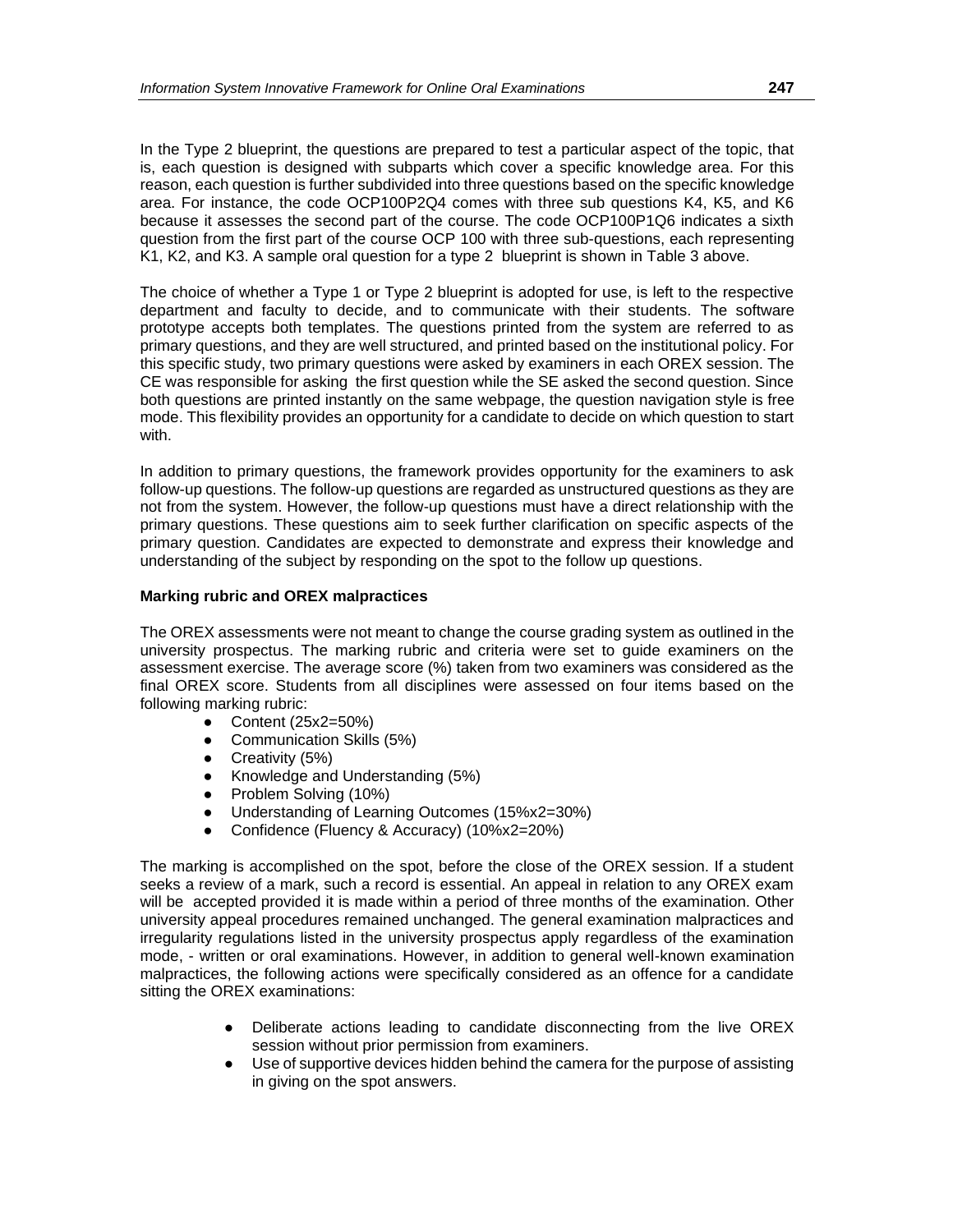- Sharing of a recorded OREX session to social networks without prior permission from the university.
- Putting the 'oral' into oral assessment, that is, to read aloud a written support such as books when answering oral questions.

#### **Student guiding procedures**

For a smooth conduct of the exam session, students need to be well guided on the proper processes and personal behavior. For a student to be eligible to sit the OREX exam, they must be registered for the course in that academic year. Because OREX depends on use of audiovisual online collaboration software tools, a candidate must possess an Internet connected electronic device such as a laptop, iPad, tablet or smartphone with integrated audio and video capabilities. Students were reminded to observe the code of conduct before and after the session.

Some of the primary issues which must be observed by the student include the adequacy of physical arrangements, selection of the Internet connected smart device, dress code and behavior, observance of the workplace standards and professional business attire which are the most acceptable ideal look for the oral exam taker. To give a good first impression with the panel, students were instructed to wear office-casual as the preferred style.

Other requirements included the choice of the quietest available space to avoid audio disruption such as background noise, fragmented audio, and an echo in the virtual conference room. To achieve this, a candidate was required to test and calibrate the speaker's volume at the correct level. For online verification purposes, students were reminded to present their Student ID, OREX Visa Card, and any one of the following acceptable IDs (Voters ID, Driving License, National ID, and Passport ID). Any candidate not having an OREX Visa Card was debarred from appearing in the OREX examination.

#### **Virtual exam room**

The virtual exam room is created by the CE using the audiovisual conferencing tool. The session link is accessed from the OREX software by all participants. The accepted standards for creating a session link included setting the basic parameters for scheduling an online meeting. Some of these settings are *topic*, *date and time*, *duration*, *time zone (EAC)*, and *password*. As per the OREX standards for the virtual exam room, the video option should be set to on for both host and participants. Participants should be allowed to join before the host, and the link should be set to record the session automatically on the designated local computer.

#### **Institutional experiences from the first OREX event**

The administration of the OREX system has brought a unique experience to the university community. Development of this assessment scheme has shown that universities in the developing countries can develop state-of-the-art software solutions to global problems. While most of the education institutions in the world of academia were closed during the early months of the COVID-19 pandemic, the OREX innovation is proof of the ability to design innovative solutions when required, to address emerging issues.

Throughout implementation of the OREX scheme, staff got to know each other by active online participation as observers or examiners. Staff were conversant in administering the audiovisual software and have since attained fundamental skills in web technology for management of realtime activities, soft-skills (Zoom facility), team training due to the OREX structure of CE/SE/EO roles, and oral assessment skills.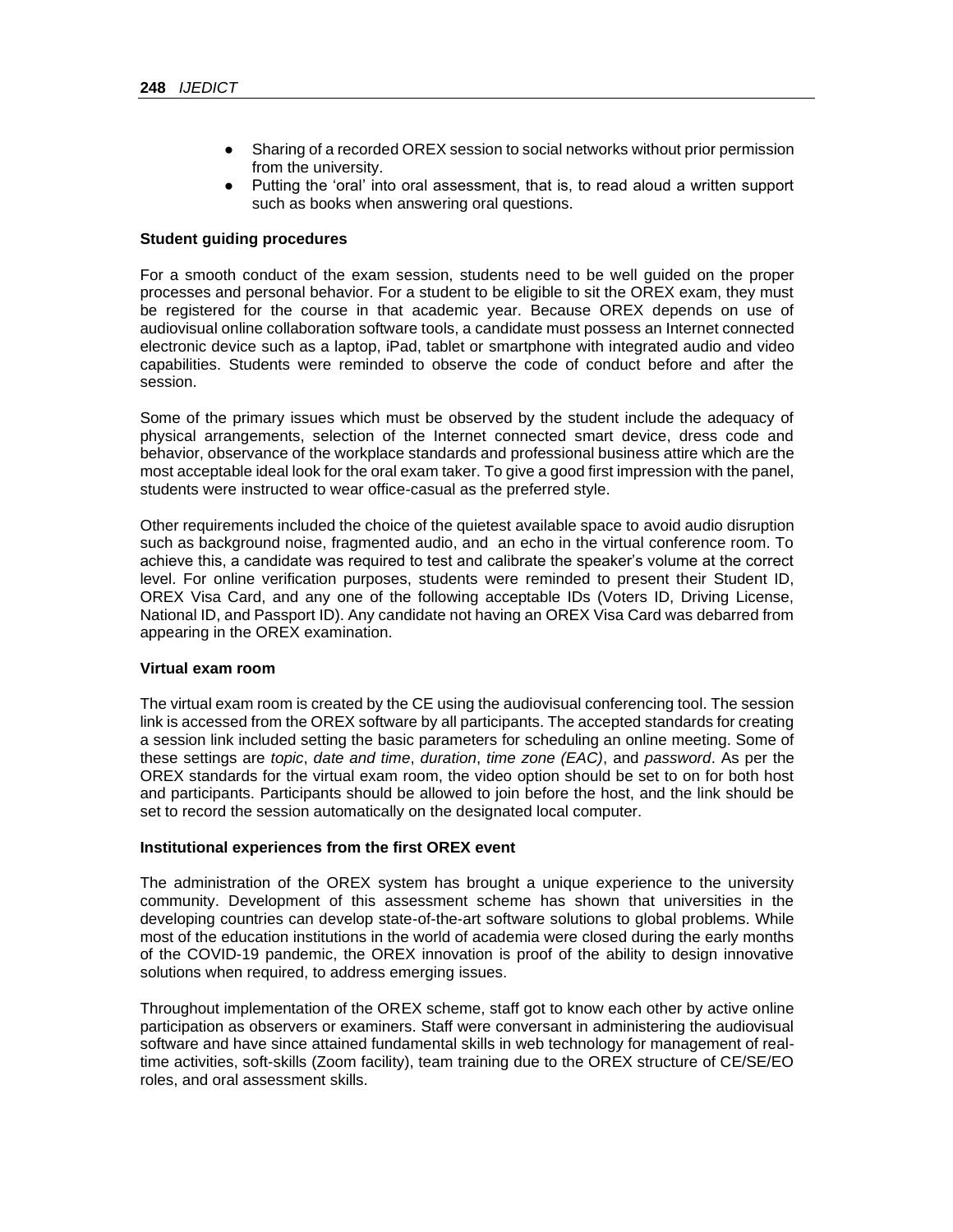The OREX system has helped to provide a real-time view of how staff can manage their time and be responsive to real time activities within specified time constraints. With this system, it is easy to get a quick picture of staff workload if the employee is truly engaged.

Furthermore, the online framework testing has provided an opportunity to evaluate the strength of the computing infrastructure. This was possible because both staff and students were required to login to the OREX system concurrently. The OREX administration is a participatory exercise where all academic staff got a chance to take part in invigilation and marking activities. Although there was fear, panic, and technophobia on the first day of implementation of OREX, the online Q and A sessions helped both staff and students to recover quickly and gain confidence. The fact that staff and students are the key OREX stakeholders and were extensively involved at all stages of software development, the adoption and acceptance of the technology was smooth and allowed for participation by over 300 staff and 1,990 students. Unlike traditional pen and paper examinations, the introduction of the OREX system has resulted in a more efficient examination budget with no added or extra cost to the institution.

## **The OREX framework**

As outlined in the paper, the online oral examination (OREX) is a principal mode of assessment conducted through a spoken word or word of mouth in the form of an interview through a virtual exam room accessed via online collaboration tools such as Zoom web conferencing (Zoom, 2020).

All session participants are connected through a web link from anywhere in the world and the session is monitored by responsible units at the university. At the university, the authorities with a mandate to join the live OREX session included Heads of Departments (HoD) for all courses in their department, the Dean of Faculty for all courses in their faculty, the Director of Quality Assurance and Control, the Director of Examinations Syndicate (DES), and members of the executive management team such as the Deputy Vice Chancellors (DVC) for all courses in the university. An example of the OREX framework structure at the Open University of Tanzania (OUT) is shown in Figure 5.



**Figure 5**: The OREX Framework Structure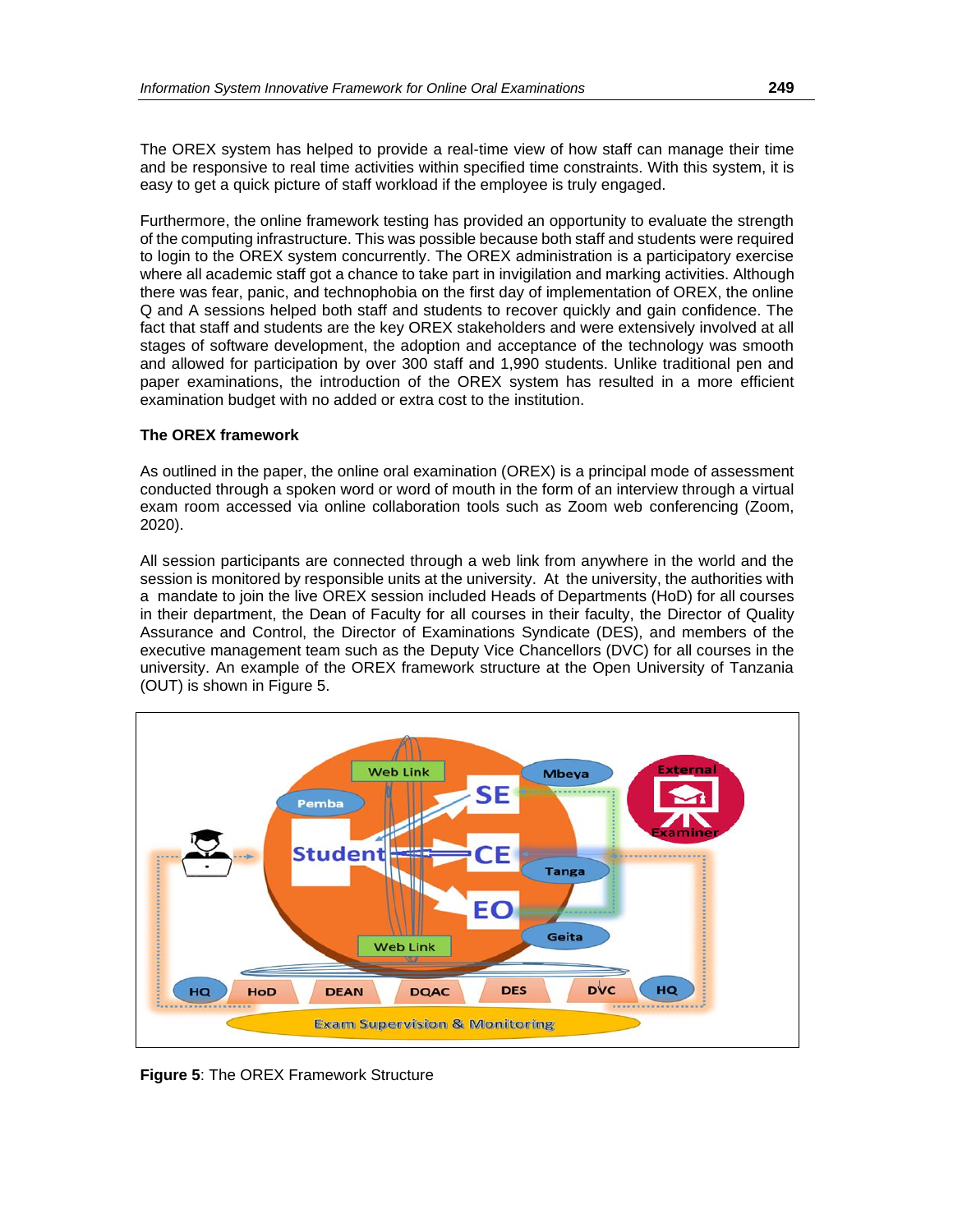### **CONCLUSION AND RECOMMENDATION**

Oral examinations have been in use as one of the assessment modes for many years. Despite its vast benefits, its use is still limited to postgraduate courses especially when assessing viva voce examinations. With the outbreak of the COVID-19 pandemic, the OREX innovation developed by the Open University of Tanzania (OUT) presents an opportunity for the wider use of this mode to assess students at both the undergraduate and postgraduate levels. The structural design of the OREX framework provides a viable assessment solution that overcomes the limitations of traditional physical oral and written examinations while ensuring the continuity of education delivery during challenging times.

With the rise of digital education, it is recommended that other educational institutions, practitioners, and decision makers, both from conventional and ODL institutions adopt this framework as additional or alternative assessment to administer their examinations. The scheme of OREX assessment is ICT enabled, fully-flexible, cost-effective to the adopting organization, candidates, and examiners. Governments and higher education administrators should further scrutinize the appropriateness of this framework and consider funding the infrastructural inputs for integration into existing assessment schemes. The study reveals that by adopting the OREX framework, continuity of educational delivery is assured even during periods such as the COVID-19 pandemic.

## **REFERENCES**

- Apache, (2020), Apache HTTP webserver Project, Website: httpd://apache.org/, date Accessed: 05 June 2020
- Budde, R., Kautz, K., Kuhlenkamp, K., & Züllighoven, H., (1992). What is prototyping? *Information Technology & People.*
- Bull, G.M., (1959). Examinations. *Academic Medicine*, vol. 34, no. 2, pp.1154-1158.
- Burchard, K.W., Rowland-Morin, P.A., Coe, N.P. and Garb, J.L., (1995). A surgery oral examination: interrater agreement and the influence of rater characteristics. Academic medicine: *Journal of the Association of American Medical Colleges*, vol. 70, no. 11, pp.1044-1046.
- Colton, T. and Peterson, O.L., (1967)*.* An essay of medical students' abilities by oral examination. *Journal of Medical Education*
- Cox, K.R., (1978). How to improve oral examinations. *The Medical journal of Australia*, vol. 2, no. 10, pp.176-177.
- Davis, M.H. and Karunathilake, I., (2005). The place of the oral examination in today's assessment systems. *Medical Teacher,* vol. 27, no. 4, pp.294-297.
- Davis, A.M., (1995). Software prototyping. In *Advances in computers*, vol.40, pp. 39-63. Elsevier.
- Davison, R., Martinsons, M.G. and Kock, N., (2004). Principles of canonical action research. *Information systems journal*, vol. 14, no. 1 pp.65-86.
- Dong, E., Du, H. and Gardner, L., (2020). An interactive web-based dashboard to track COVID-19 in real time. *The Lancet infectious diseases*, vol. 20, no. 5, pp. 533-534.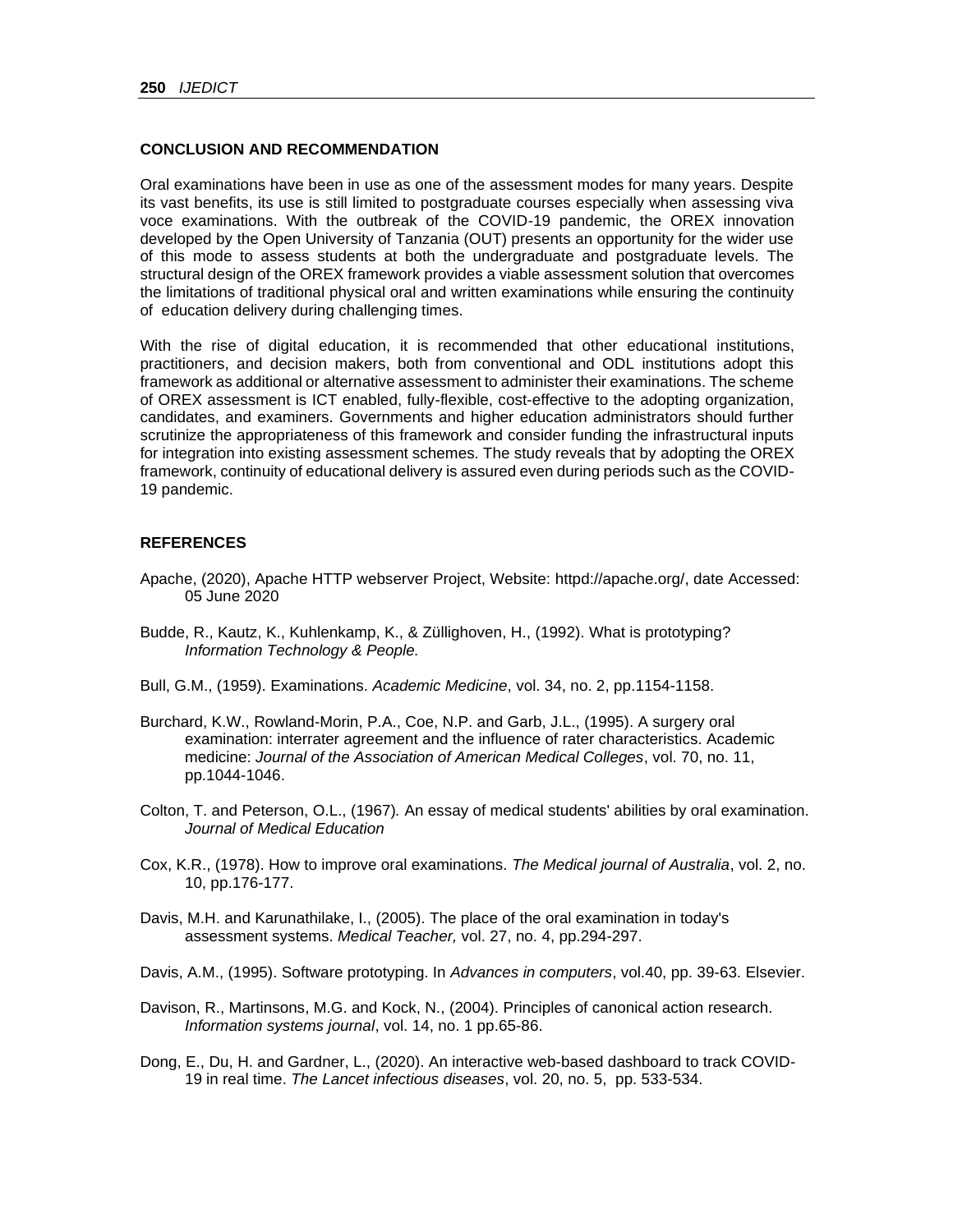- Esmail, A. and May, C., (2000). Commentary: oral exams--get them right or don't bother. *BMJ: British Medical Journal* vol. 320, no. 7231, p.375.
- Easterbrook, S., Singer, J., Storey, M.A. and Damian, D., (2008). Selecting empirical methods for software engineering research. In *Guide to advanced empirical software engineering* (pp. 285-311). Springer, London.
- Fabb, W.E. and Marshall, J.R., (1983). The Assessment of Clinical Competence in General Family Practice: Prepared on Behalf of the World Organization of National Colleges, Academies, and Academic Associations of General Practitioners/Family Physicians (WONCA). MTP Press.
- Foster, J.T., Abrahamson, S., Lass, S., Girard, R., & Garrís, R., (1969). Analysis of an oral examination used in specialty board certification. *Academic Medicine*, vol. 44, no. 10, pp.951-4.
- Gomersall, B., (2007). Practical implementation of e-testing on a large scale, and implications for future e-assessment and e-learning. Shipley, West Yorkshire, UK. , pp.10-01.
- Iowa State University, (2020). Statement on preliminary and final oral examinations during COVID-19 response period with mode of participation via telephone or videoconference. Ames State, US.
- Jolly, B. and Grant, J., (1997). The good assessment guide: a practical guide to assessment and appraisal for higher specialist training. Milton Keynes: Open University Centre for Education in Medicine.
- Kelley Jr, P.R., Matthews, J.H. and Schumacher, C.F., (1971). Analysis of the oral examination of the American Board of Anesthesiology. *Academic Medicine*, vol. 46, no. 11, pp.982-988.
- Linux, (2020), Linux Operating System, Website: [https://www.linux.org/,](https://www.linux.org/) date Accessed: 01 June 2020
- McFarlane, A.C., Goldney, R.D. and Kalucy, R.S., (1989). A factor analytic study of clinical competence in undergraduate psychiatry. *Medical Education,* vol. 23, no. 5, pp.422-428.
- McGuire, C.H., (1966). The oral examination as a measure of professional competence. *Academic Medicine*, vol. 41, no. 3, pp.267-74.
- MySQL, (2020). Database Management System (DBMS), Website: [https://www.mysql.com/,](https://www.mysql.com/) date Accessed: 11 June 2020
- Nicola, M., Alsafi, Z., Sohrabi, C., Kerwan, A., Al-Jabir, A., Iosifidis, C., Agha, M. & Agha, R., (2020). The socio-economic implications of the coronavirus and COVID-19 pandemic: a review. *International Journal of Surgery.*
- OREX, (2020). Approved Proposal for Oral Examinations. The Open University of Tanzania Senate Minutes, 11th May 2020.
- OSS, (2020). Open Source Software definition, Website: [https://opensource.org/,](https://opensource.org/) date Accessed: 01 June 2020